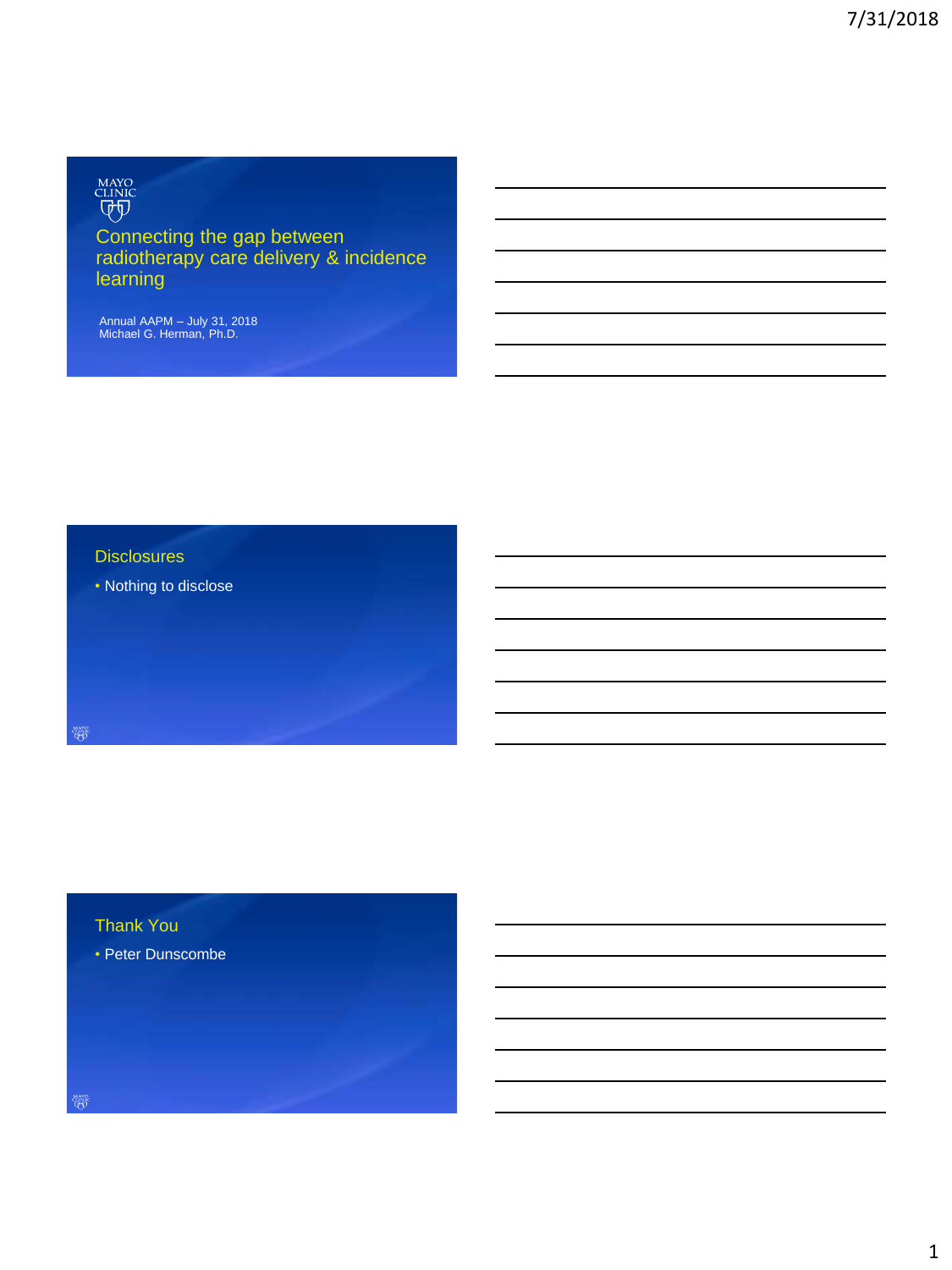#### **Objectives**

- Review what can happen in the clinical setting in terms of medical incidents and potential and real consequences
- Discuss the relevance and clinical implementation of incident reporting and incident learning
- Review the criticality of the open and team nature of incident learning and error reduction.

What can Happen-Therac 25 – 1985-86

- Four different hospitals
- Unexpected occurrences • Patient felt "burned", "shocked", "sizzled"
- Accidental massive overdoses
- System (machine + human) safety failure
- No-body knew, about others, what errors meant!!
- IAEA Prevention of accidental exposure in radiotherapy online series ~2009

# TO ERR IS HUMAN: BUILDING A SAFER HEALTH SYSTEM



#### **OK that was THEN,**

**1999 - Errors are not caused by bad people, but by bad systems**

**And Now?**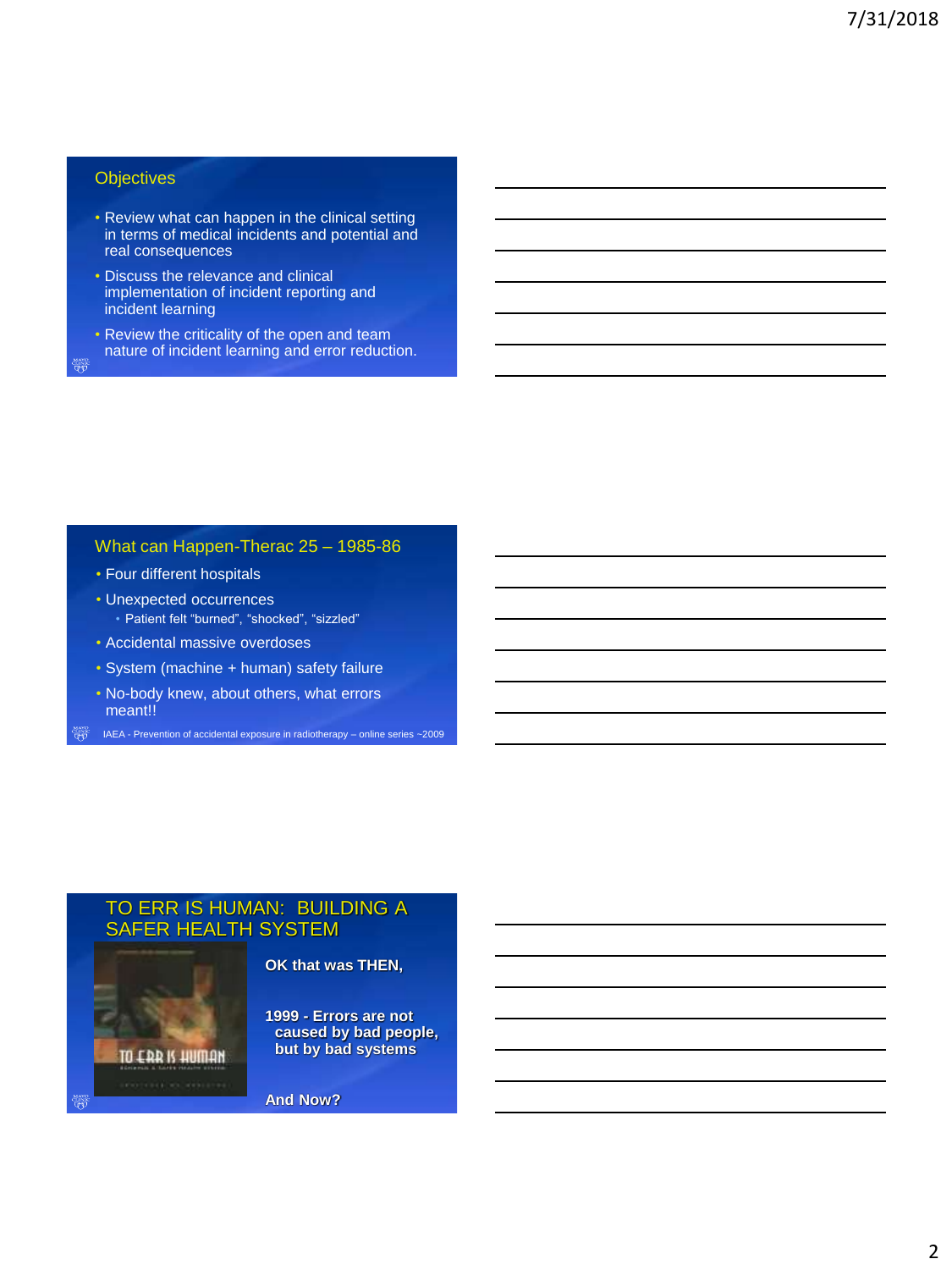#### What can Happen-More recently (2005,6)

- $\cdot$  Incorrect manual parameter transfer  $\rightarrow$  67% higher fractional dose to patients
- Large ion chamber used to measure small field outputs – substantial systematic dose errors
- PDD ref depth incorrect in absolute calibration "spreadsheet"  $\rightarrow$  systematic patient overdose
- IMRT plan delivered with MLC retracted  $\rightarrow$  death

IAEA - Prevention of accidental exposure in radiotherapy – online series ~2009

#### No organized solution

- Manual systems, incomplete safety checks, poor software integration, poor interlock messaging, communication break downs
- Data hard to find, incomplete, not analyzed, lessons "partially" learned
- 100% of these previous errors reached the patient – that's when we found out!

<sub>ዛልና</sub><br>ዋስ

# Attention!! – 2010 We made the news

We had begun to work earnestly on error analysis, reduction, …. BUT



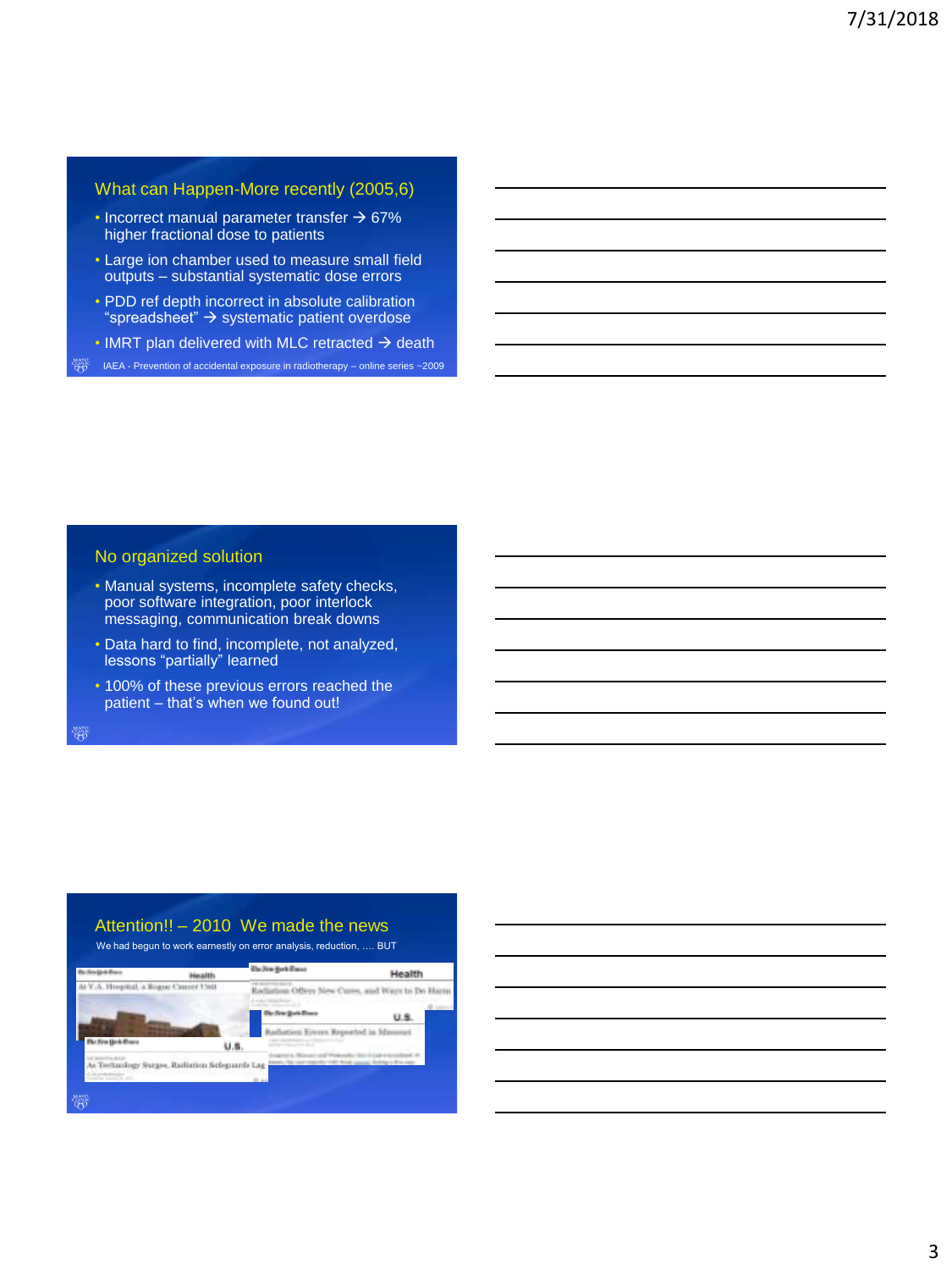

| ,我们也不会不会不会不会不会不会不会不会不会不会不会不会不会不会不会。""我们的是我们的,我们也不会不会不会不会不会不会不会。""我们的是我们的,我们也不会不会                                        |  |  |
|-------------------------------------------------------------------------------------------------------------------------|--|--|
| <u> 1989 - Johann Harry Harry Harry Harry Harry Harry Harry Harry Harry Harry Harry Harry Harry Harry Harry Harry</u>   |  |  |
| <u> 1989 - Johann Stoff, fransk politik (d. 1989)</u>                                                                   |  |  |
| <u> 1989 - Johann Barbert Barbert Barbert Barbert Barbert Barbert Barbert Barbert Barbert Barbert Barbert Barbert B</u> |  |  |
| <u> 1989 - Johann Barn, mars ann an t-Amhain ann an t-Amhain ann an t-Amhain ann an t-Amhain an t-Amhain ann an t-</u>  |  |  |
|                                                                                                                         |  |  |
|                                                                                                                         |  |  |



## BEGIN the Incident Learning/Reporting Era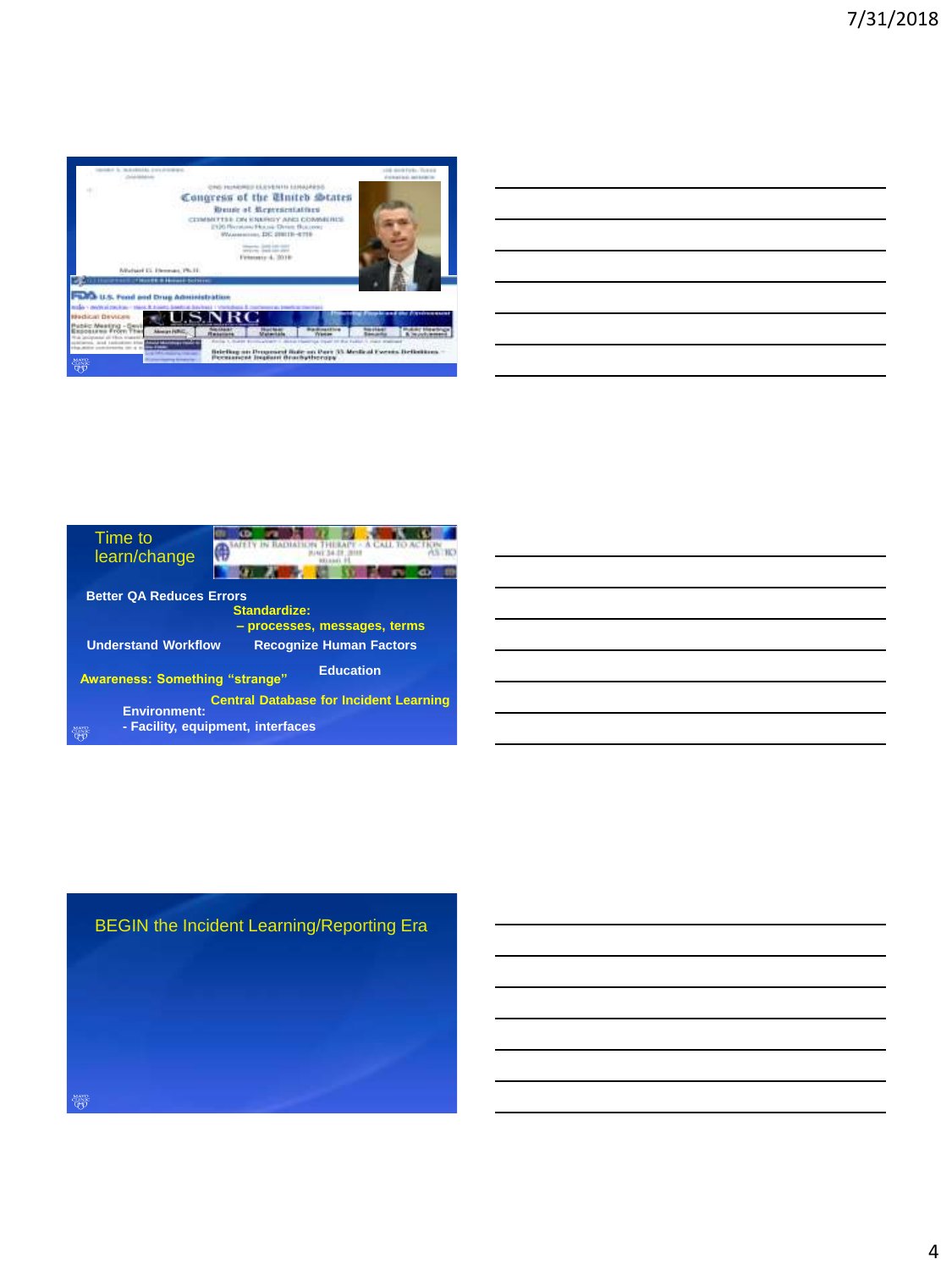## What Can Happen (post ILS ~2015)?

- From RO-ILS analysis of >2000 events of which 396 considered substantial potential risk
	- Focus on 176: Problematic plan approved for treatment," "wrong shift instructions given to therapists," and "wrong shift performed at treatment.
- Incorrect laterality
- Incorrect imaging structure labeled as target
- Mixed up Dose-Fx

Ezzell et.al. PRO, 2018

#### Post ILS ~2015 cont'd

- Isocenter of reference images off by 5cm
- CBCT alignment missed by 3cm (vertebral body)
- A significant and difficult to expose error set is the physician incorrectly defining targets or prescribing incorrect dose-fraction values.
- "only" 44% of these reached the patient !
- ILS provides a method to provide education and information to all users in a standardized fashion.

#### How do we get there? Implement ILS

- Implementing the ILS
	- Core group, institutional support/infrastructure
	- Core team with given time to work
	- Numerous models RO-ILS, other commercial systems some are "smart" CARS
	- Culture, planning, investment
	- Culture of safety and open communication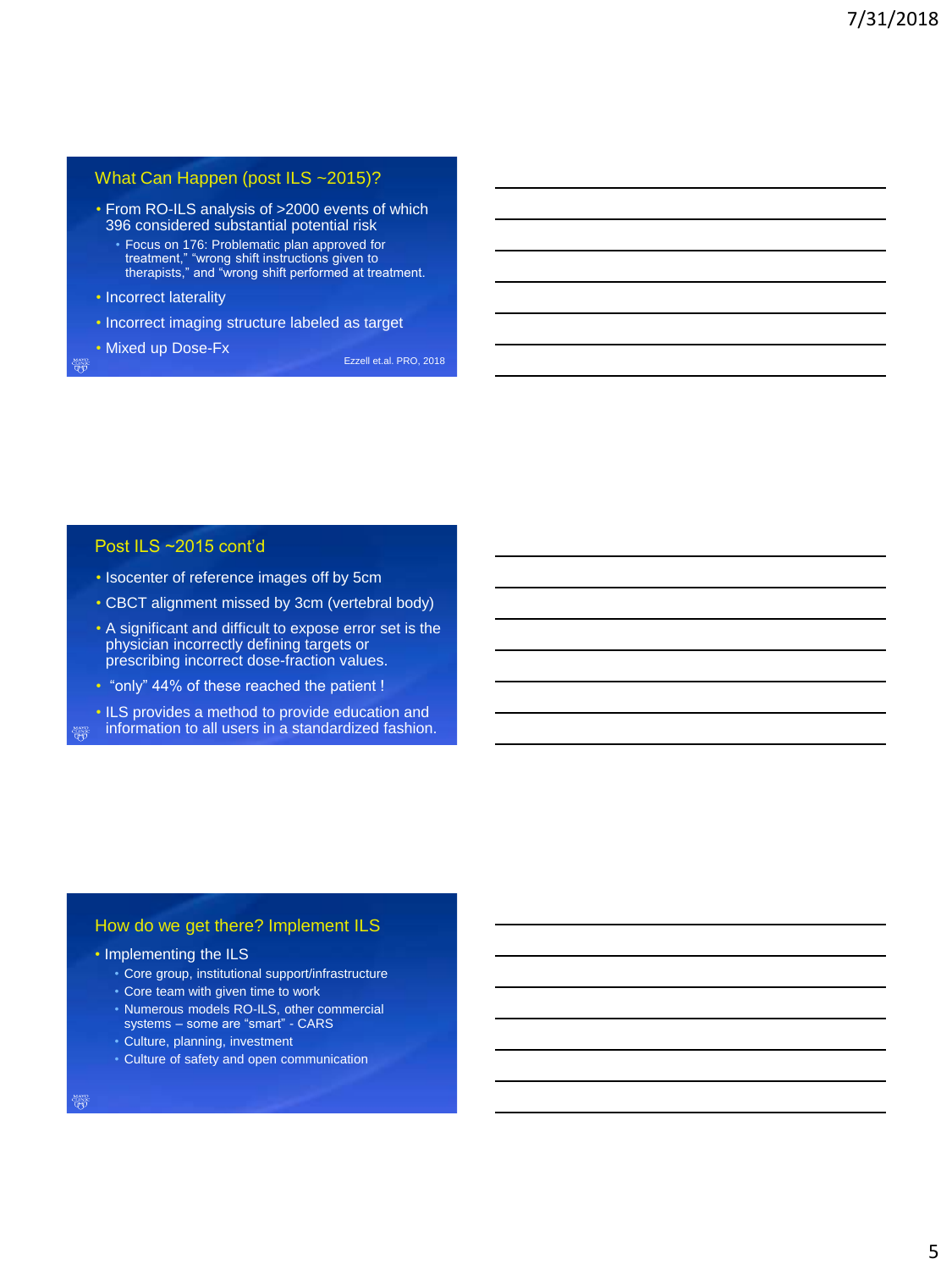#### Core concepts from the WHO (2013)

- The primary purpose of patient safety reporting systems is to learn from experience.
- A reporting system must produce visible, useful results from data analysis and investigation to formulate and disseminate recommendations for systems change.

#### ILS for Radiation Oncology

- Engage departmental leadership • Resources + nonpunitive and just culture
- Establish and formalize the process
	- Logging and investigating incidents
	- Specific to RO
	- Electronic
	- Define "event", standard terms, + near miss!
	- Scoring and analysis protocol

<sub>ዛልና</sub><br>ዋስ

ነነነገድ<br>ዋ

Ford Med Phys 2018

# ILS for RO

- Encourage reporting, provide feedback • Actions taken, support for strong reporting
- Build/maintain a positive culture
- An effective ILS improves patient safety by:
	- Recording near misses and creating awareness and process improvement
	- Being easy for any staff member to report in a nonpunative manner
- Ensuring not only errors that cause patient harm are addressed.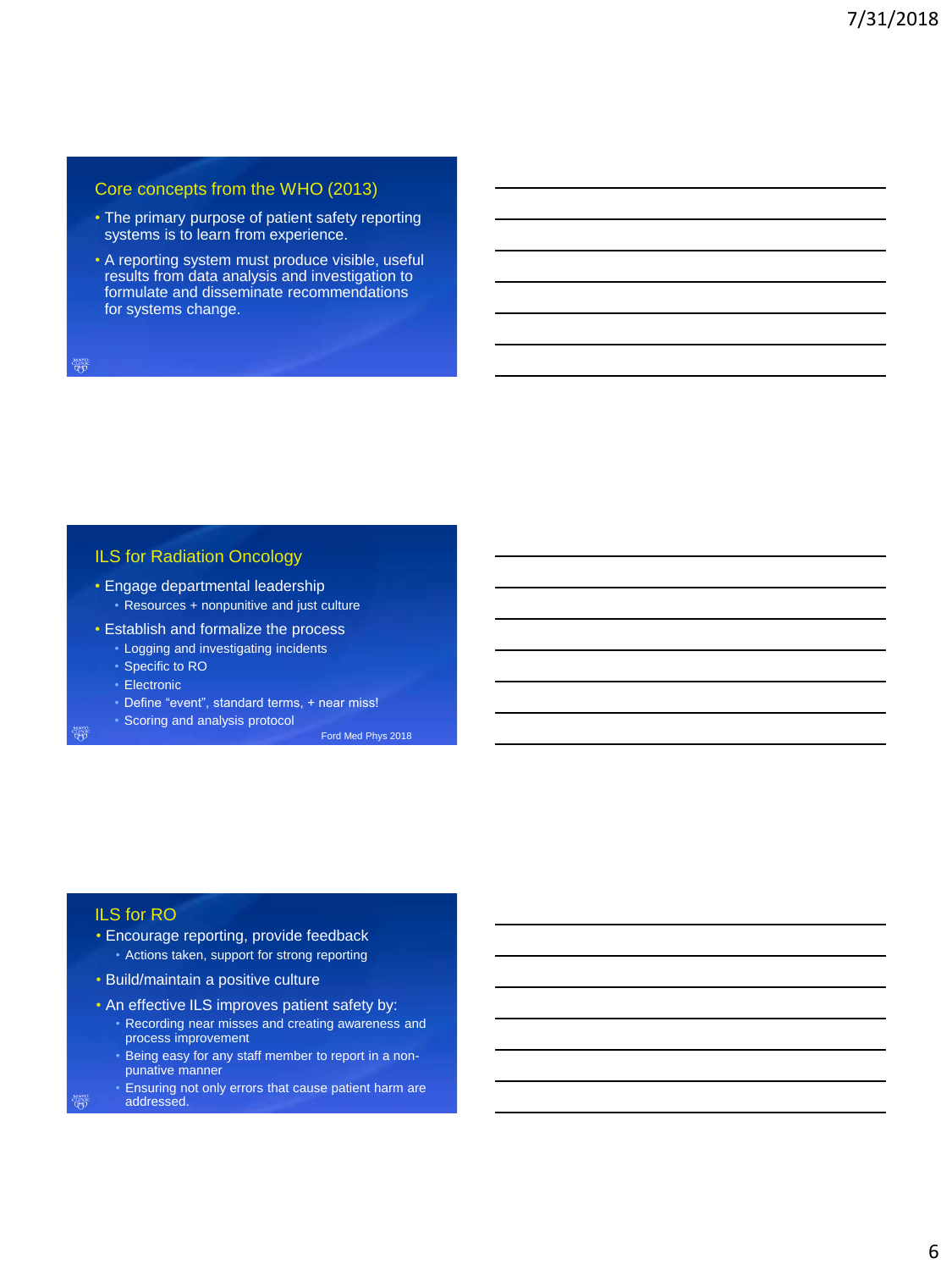#### Can an ILS make a difference? Example

- 2007-2015, Brachy practice encouraged to report all deviations, high & low risk.
- Review committee assigned root causes and risk scores
- ILS evidence based practice changes made
- Incidents were communicated to all staff

Deufel radiother oncol 2017

**YES!**

## Can an ILS make a difference?

• 2238 incidents in 5258 procedures

- ILS reporting ramp-up observed 2007 (0.12 report/case)  $\rightarrow$  2011 (1.55 report/case). • stable after 2011
- during the stable years (2011-2015)
	- 60% decrease in the risk of dose error or violation of radiation safety policy (p < 0.001)
	- 70% decrease in frequency of high composite-risk
- scores. (p < 0.001) Deufel radiother oncol 2017

#### Think Globally, Act Locally

- Local ILS, however simple can reduce errors and plug into a national or international reporting system
- Improves statistics and learning at the larger level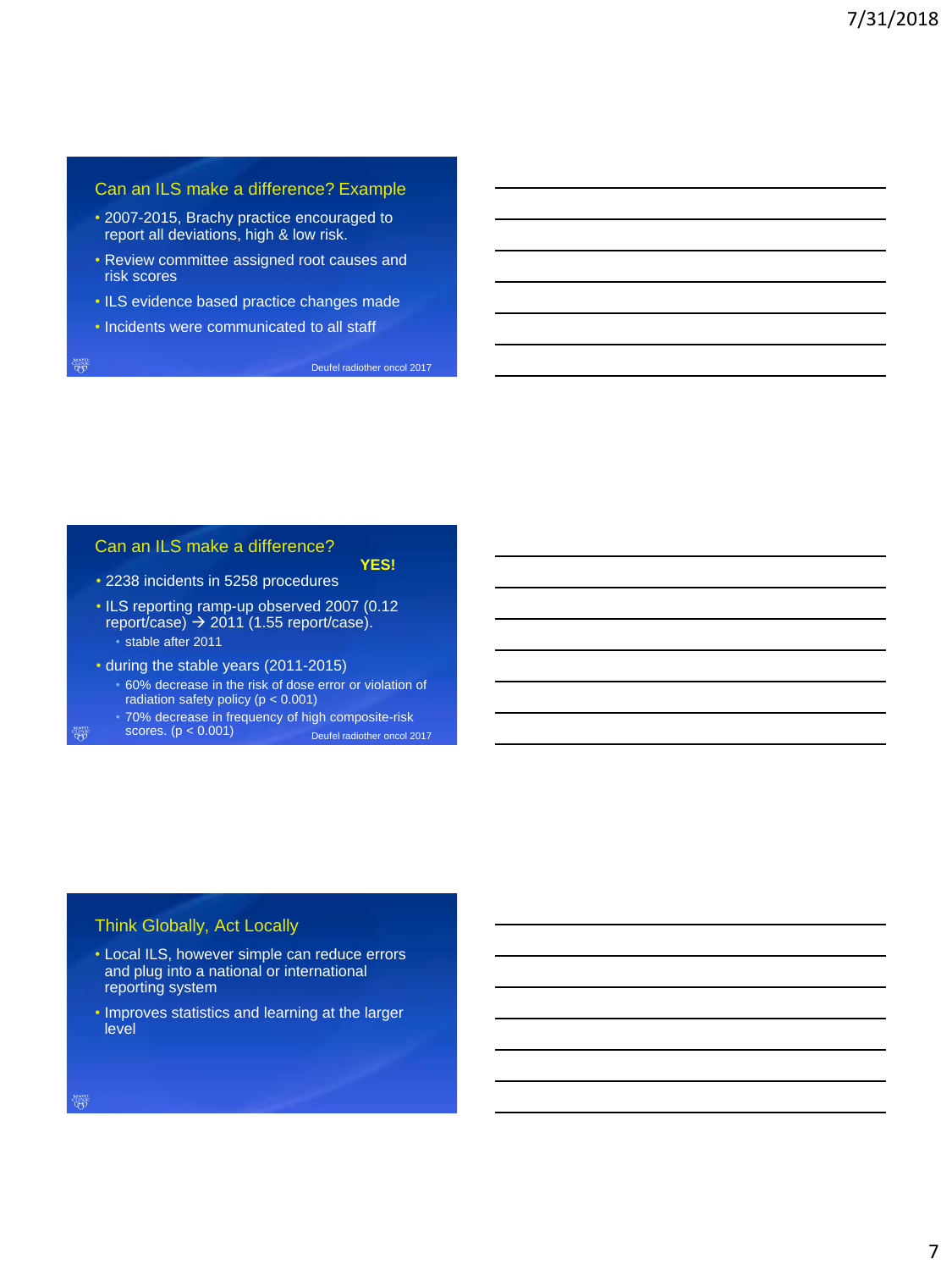## Partnerships for Safety

- Teamwork, partnerships, clinical staff, industry
- Multiple safety working groups within the various professional organizations
- Radiation Oncology Safety Stakeholders **Initiative**

#### Example-AAPM Workgroup on the prevention of errors in RO:

- Recognizing Incident learning is an invaluable tool.
- The consensus recommendations in this report are intended to facilitate the implementation of (ILS) within individual clinics as well as on broader national and international scales.
- Standardization! with input from 8 other national and international orgs

Ford Med Phys 2012

#### Consensus standards for

- Definitions: common terms
- Process maps: core workflow essentials
- Severity metrics: calibrated hazard scale
- Causal taxonomies: common causes/contributors
- Data elements: key items for meaningful reporting
- BASIS for MODERN ILS!

ነነነገድ<br>ዋ